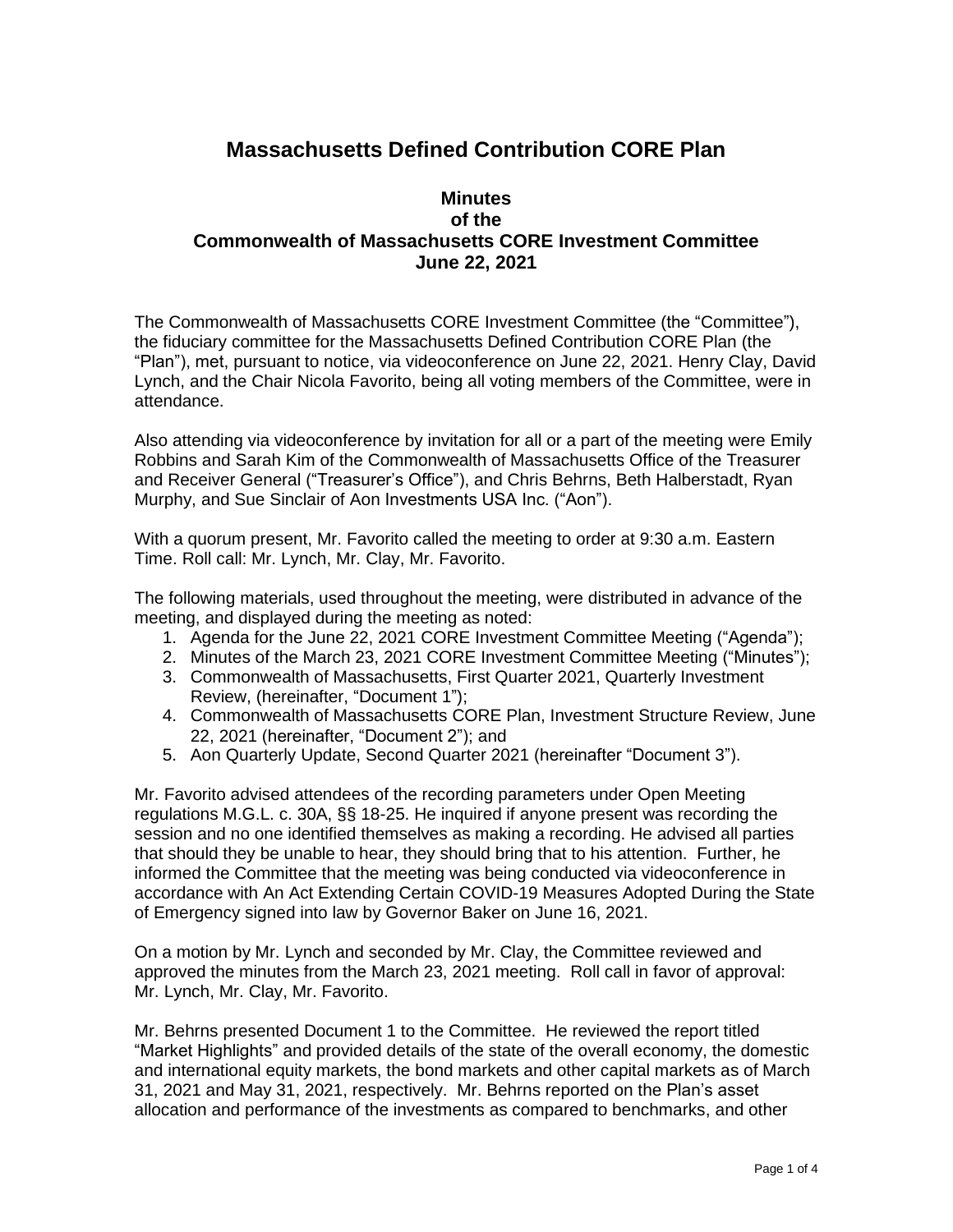relevant aspects of the funds offered, considering the Plan's Investment Policy Statement for the periods ending March 31, 2021 and May 31, 2021. In the course of the discussion, Mr. Behrns and the Committee discussed future opportunities to diversify the glidepath of the Plan's Target Date Funds in light of the ongoing asset growth of the Plan.

Mr. Behrns reviewed the Plan's investment fees and noted that with one exception, the fund fees offered in the Plan are at or below the peer median of similar investments. The fund that is the exception, Mr. Behrns noted, is not materially higher than the median and that Aon still considers this a reasonable fee. Mr. Behrns and the Committee engaged in a general discussion of trends in investment managers' pricing of funds in the marketplace, and the wide differential of fees between asset classes. Mr. Behrns commented on the factors that influenced the cost of investments for the Plan and the market in general.

Addressing Document 2, Mr. Behrns led the Committee in a discussion of the asset classes, types, and number of funds currently offered in the Plan, noting changes made to the funds since the last evaluation. Throughout the discussion, the Committee and Mr. Behrns conferred on the following topics:

- **•** Trends in the number of funds offered in 401(k) plans;
- The potential impact either style-based or objective-based funds may have on the number of funds available; and
- Investment products currently available in the marketplace for participants in defined contribution plans to invest in during the spending phase of their retirement.

Turning to the "QDIA Review" in Document 2, Mr. Behrns discussed the Department of Labor ("DOL") regulations related to Qualified Default Investment Alternatives ("QDIA") and noted that Aon's research and experience indicates that Target Date Funds are the most appropriate type of QDIA available to defined contribution plans.

Based on the information contained in the reports and considering the best interests of the participants and beneficiaries in the Plan, Aon made no recommendation to change the investments in the Plan at this time.

Mr. Behrns, Ms. Sinclair and the Committee next discussed the "DC Trends" section of Document 2 including:

- The general impact of both automatic enrollment and auto-escalation on improving participation and increasing savings rates for participants;
- **EXICT:** Survey research indicating employees generally want some form of guaranteed income at retirement and the landscape of solutions available to fiduciaries to offer lifetime income funds;
- A framework for understanding the role financial wellbeing may have for participants as they save for retirement, or draw down funds at that time, as well as potential strategies available to help participants, including Aon's research related to the impact of professional investment advice available to participants;
- An overview of recent legislation and non-enforcement policies related to Environmental, Social and Governance (ESG) investing and Aon's approach to incorporating ESG factors into its fund research;
- Strategies for ongoing oversight of record keeping fees, noting that the oversight is informed by considering total revenue collected by the recordkeeper and the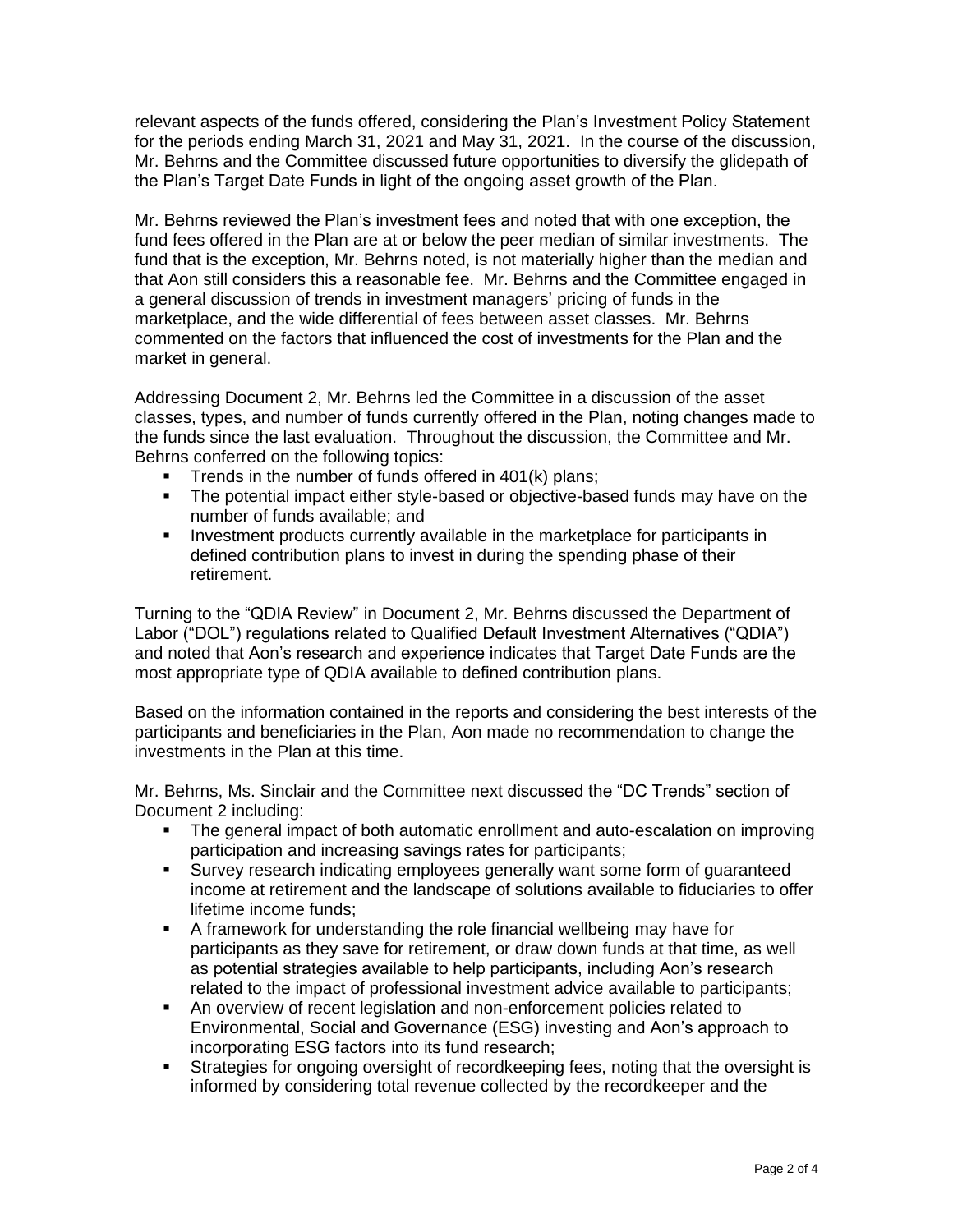spectrum of allegations included in litigation against defined contribution plan fiduciaries;

- Recent DOL guidance to fiduciaries related to cybersecurity and the protection of Plan and participant data, resulting in the Committee's agreement to engage Empower, the Plan's recordkeeper, to discuss Empower's cybersecurity with the Committee directly on an ongoing basis, as it is currently doing with appropriate staff from the Treasurer's Office: and
- Implications of recent defined contribution plan litigation on fiduciary liability insurance policies and premiums, with Ms. Robbins noting that the Treasurer's Office was in the process of renewing the current policy that covers the Committee.

Ms. Halberstadt updated the Committee of the following:

- The US District Court of Middle Florida ruled, after a bench trial, that Aon and its co-defendant, Alight Solutions, acted prudently and reasonably with respect to the allegations of fiduciary breach related to the Citrus Memorial Health Foundation Pension Plan (aka Foundation Resolution Corp. and Foundation Resolution Corp. Pension Committee v. Aon Hewitt Investment Consulting, Inc. and Alight Solutions, LLC);
- $\blacksquare$  Litigation related to the Lowes 401(k) Plan will go to trial at the end of the month and Aon continues to deny any wrongdoing;
- On June 3, 2021 Aon announced the sale of its pension business to the private equity firm, Aquiline, which will not impact the Aon team working with the Plan and Committee; and
- On June 16, 2021, the Department of Justice sued to block Aon's acquisition of Willis Towers Watson; she assured that Committee that these announcements would not affect Aon's services to the Plan and the Committee.

During Ms. Halberstadt's discussion, Ms. Robbins, the Committee, and she discussed the common allegations across Aon's litigation matters, standard reporting practices for investment performance of custom funds, and the Securities and Exchange Commission's regulations that impact performance reporting. Ms. Halberstadt informed the Committee that she will provide an update on any changes to Aon's litigation matters at the next quarterly meeting.

Ms. Sinclair directed the Committee to Document 3, presented the information and led a discussion of the matters noted and the effect they may have on the Plan and the Committee.

The Committee discussed future meeting dates, noting that Empower would be asked to present their firm's cybersecurity policies. Ms. Robbins reminded the Committee that the Committee's mandate is expected to expand to include matters related to the administration of the Plan, and she provided topics to consider for future meeting agendas.

There being no further business to come before the Committee, and with a comment by Mr. Lynch that future meeting dates would be circulated, the meeting was adjourned by unanimous vote of the Committee at 11:00 a.m. Eastern Time on a motion by Mr. Lynch and seconded by Mr. Clay. Roll Call: Mr. Clay, Mr. Lynch, Mr. Favorito.